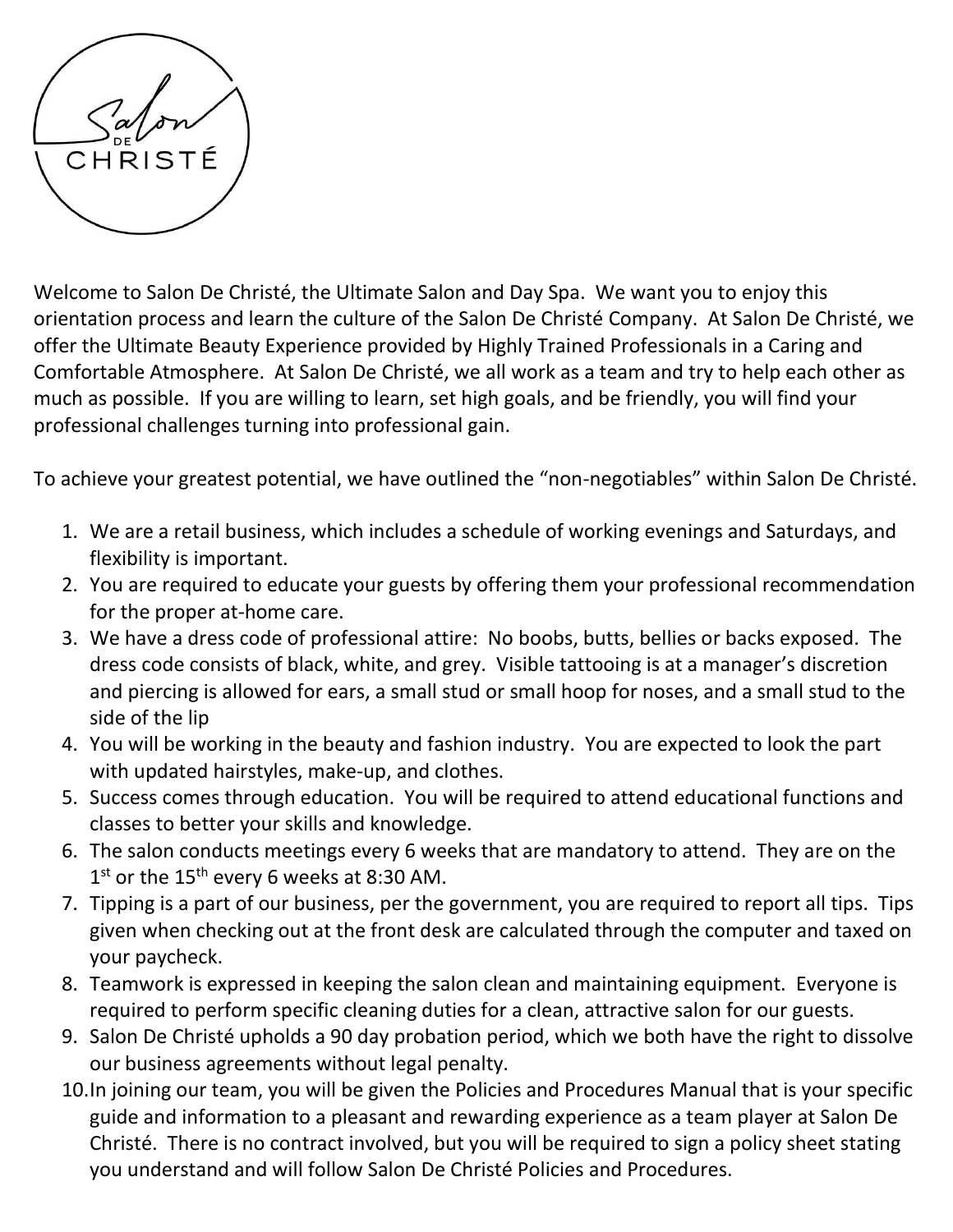|  | $\frac{1}{2}$ $\frac{\alpha}{2}$ |  |
|--|----------------------------------|--|
|  | CHRISTÉ                          |  |
|  |                                  |  |

# Application for Employment

EQUAL OPPORTUNITY EMPLOYER. It is our policy to abide by all Federal and State laws prohibiting employment discrimination solely on the basis of a person's race, color, creed, national origin, religion, age (over 40), sex, marital status, or physical or mental disability, except where a reasonable, bona fide occupational qualification exists.

| PLEASE TYPE OR PRINT IN INK                                                                                                             |  |
|-----------------------------------------------------------------------------------------------------------------------------------------|--|
|                                                                                                                                         |  |
|                                                                                                                                         |  |
|                                                                                                                                         |  |
|                                                                                                                                         |  |
|                                                                                                                                         |  |
|                                                                                                                                         |  |
|                                                                                                                                         |  |
|                                                                                                                                         |  |
| What is your minimum salary requirement? __________________________________ Date available for work ___________________________________ |  |
| Do you have any commitments to another employer that might affect your employment with us?                                              |  |

## **EDUCATION AND TRAINING**

|                        | Print School Name, City, and State | Degree/Major/Course of Study |
|------------------------|------------------------------------|------------------------------|
|                        |                                    |                              |
| High School            |                                    |                              |
|                        |                                    |                              |
| College                |                                    |                              |
|                        |                                    |                              |
| <b>Graduate School</b> |                                    |                              |
|                        |                                    |                              |
| <b>Trade School</b>    |                                    |                              |

List any other education, training, special skills, or certificates/licenses that you possess related to the job

List any machines or equipment on which you are qualified and experienced in operating \_\_\_\_\_\_\_\_\_\_\_\_\_\_\_\_\_\_\_\_\_\_\_

\_\_\_\_\_\_\_\_\_\_\_\_\_\_\_\_\_\_\_\_\_\_\_\_\_\_\_\_\_\_\_\_\_\_\_\_\_\_\_\_\_\_\_\_\_\_\_\_\_\_\_\_\_\_\_\_\_\_\_\_\_\_\_\_\_\_\_\_\_\_\_\_\_\_\_\_\_\_\_\_\_\_\_\_\_\_\_\_\_\_\_\_\_\_\_\_\_\_\_\_\_\_

\_\_\_\_\_\_\_\_\_\_\_\_\_\_\_\_\_\_\_\_\_\_\_\_\_\_\_\_\_\_\_\_\_\_\_\_\_\_\_\_\_\_\_\_\_\_\_\_\_\_\_\_\_\_\_\_\_\_\_\_\_\_\_\_\_\_\_\_\_\_\_\_\_\_\_\_\_\_\_\_\_\_\_\_\_\_\_\_\_\_\_\_\_\_\_\_\_\_\_\_\_\_ Do you have a valid driver's license in this state? Yes \_\_\_\_\_\_\_\_\_\_\_\_\_\_ No\_\_\_\_\_\_\_\_\_\_\_\_\_\_\_

# **GENERAL INFORMATION**

| Can you, after employment, submit verification of your legal right to work permanently in the U.S.? Yes |    |                        |  |
|---------------------------------------------------------------------------------------------------------|----|------------------------|--|
| Are you 16 years old or over? Yes                                                                       | No | If under 18, state age |  |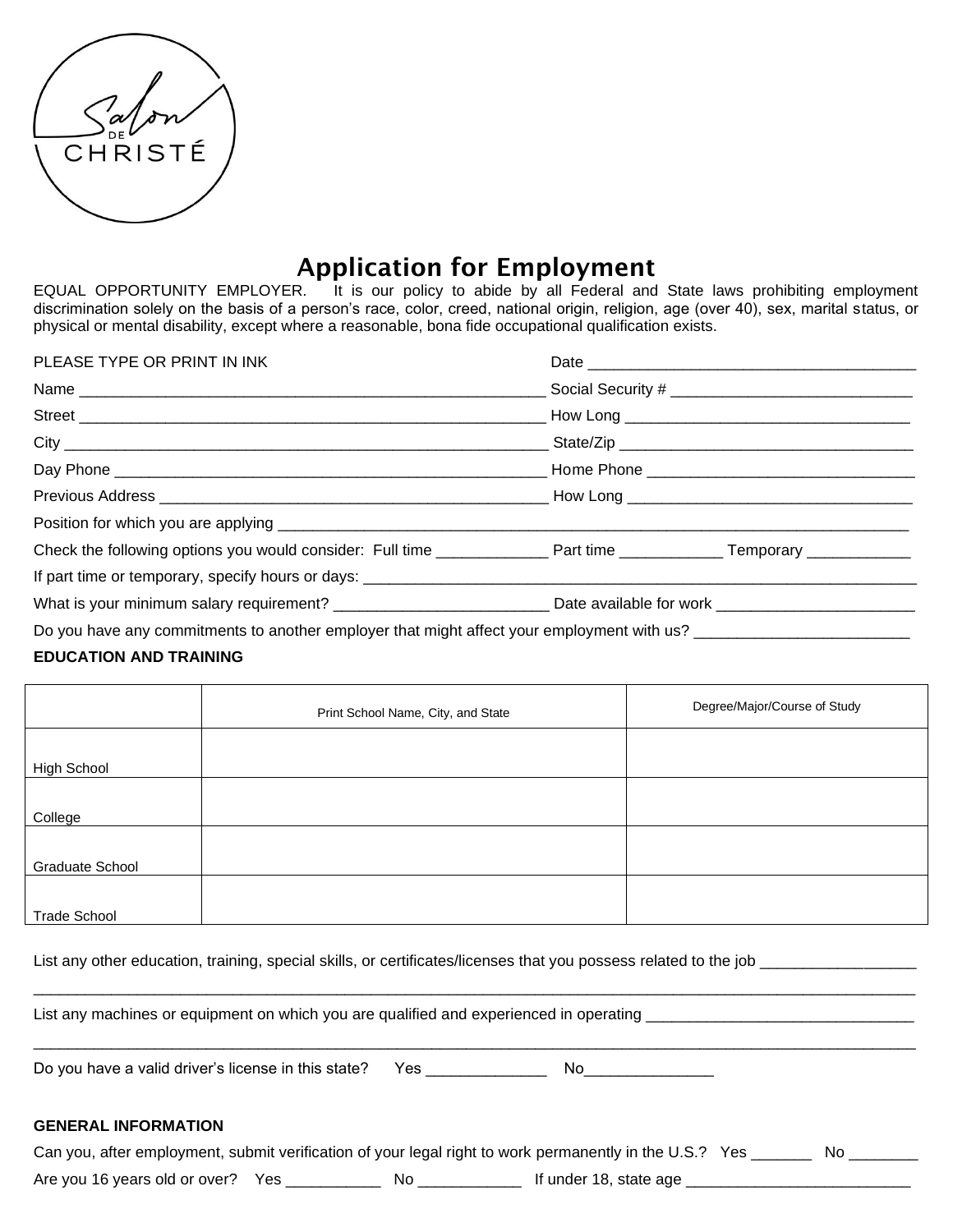# **GENERAL INFORMATION** (continued)

| Were you previously employed by <b>Salan De Christe'</b> ? Yes __________ No ________ If Yes, dates __________________                                                                                                                                         |  |                                                                                                                                                                                                                                |
|----------------------------------------------------------------------------------------------------------------------------------------------------------------------------------------------------------------------------------------------------------------|--|--------------------------------------------------------------------------------------------------------------------------------------------------------------------------------------------------------------------------------|
| During the last ten years, have you ever been convicted of a felony, or pleaded no contest to a felony, or been convicted of a<br>misdemeanor resulting in imprisonment or a fine over \$500? (Answering yes is not an automatic bar to employment but will be |  |                                                                                                                                                                                                                                |
| considered in relation to specific job requirements.) Yes _______________________                                                                                                                                                                              |  |                                                                                                                                                                                                                                |
|                                                                                                                                                                                                                                                                |  |                                                                                                                                                                                                                                |
| Can you perform the essential functions of the job? Yes _________________________ No                                                                                                                                                                           |  |                                                                                                                                                                                                                                |
| Do you require any accommodation to perform the essential functions of the job? Yes __________                                                                                                                                                                 |  | No and the contract of the contract of the contract of the contract of the contract of the contract of the contract of the contract of the contract of the contract of the contract of the contract of the contract of the con |

# **EMPLOYMENT HISTORY**

List all work experience beginning with the present or most recent job (use back of application, if necessary).

| NAME OF EMPLOYER             | <b>TYPE OF BUSINESS</b>                                               |  |
|------------------------------|-----------------------------------------------------------------------|--|
| <b>ADDRESS</b>               | CITY, STATE, ZIP                                                      |  |
| DATES EMPLOYED (FROM-TO)     | <b>TITLE</b>                                                          |  |
| NAME AND TITLE OF SUPERVISOR | <b>TELEPHONE NUMBER</b>                                               |  |
|                              | WAS EMPLOYMENT FULL TIME _______________ PART TIME _____________      |  |
| BRIEF DESCRIPTION OF DUTIES  |                                                                       |  |
| <b>REASON FOR LEAVING</b>    | <b>LAST SALARY</b>                                                    |  |
| NAME OF EMPLOYER             | <b>TYPE OF BUSINESS</b>                                               |  |
| <b>ADDRESS</b>               | CITY, STATE, ZIP                                                      |  |
| DATES EMPLOYED (FROM-TO)     | <b>TITLE</b>                                                          |  |
| NAME AND TITLE OF SUPERVISOR | <b>TELEPHONE NUMBER</b>                                               |  |
|                              | WAS EMPLOYMENT FULL TIME ______________ PART TIME _____________       |  |
| BRIEF DESCRIPTION OF DUTIES  |                                                                       |  |
| <b>REASON FOR LEAVING</b>    | <b>LAST SALARY</b>                                                    |  |
| NAME OF EMPLOYER             | TYPE OF BUSINESS                                                      |  |
| ADDRESS                      | CITY, STATE, ZIP                                                      |  |
| DATES EMPLOYED (FROM-TO)     | <b>TITLE</b>                                                          |  |
| NAME AND TITLE OF SUPERVISOR | <b>TELEPHONE NUMBER</b>                                               |  |
|                              | WAS EMPLOYMENT FULL TIME __________________ PART TIME _______________ |  |
| BRIEF DESCRIPTION OF DUTIES  |                                                                       |  |
| <b>REASON FOR LEAVING</b>    | <b>LAST SALARY</b>                                                    |  |